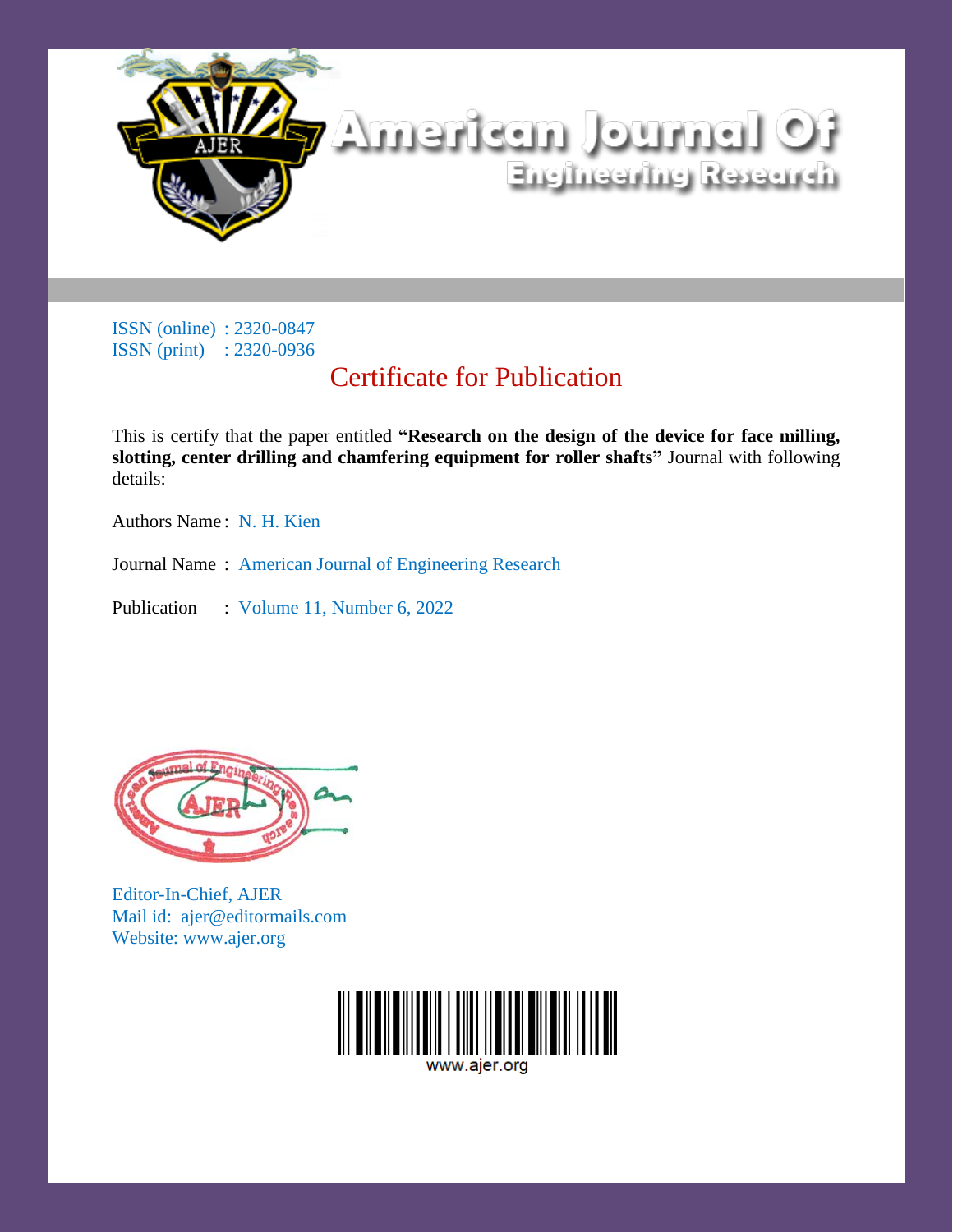

## Certificate for Publication

This is certify that the paper entitled **"Research on the design of the device for face milling, slotting, center drilling and chamfering equipment for roller shafts"** Journal with following details:

Authors Name : N. C. Bao

Journal Name : American Journal of Engineering Research

Publication : Volume 11, Number 6, 2022



Editor-In-Chief, AJER Mail id: ajer@editormails.com Website: www.ajer.org

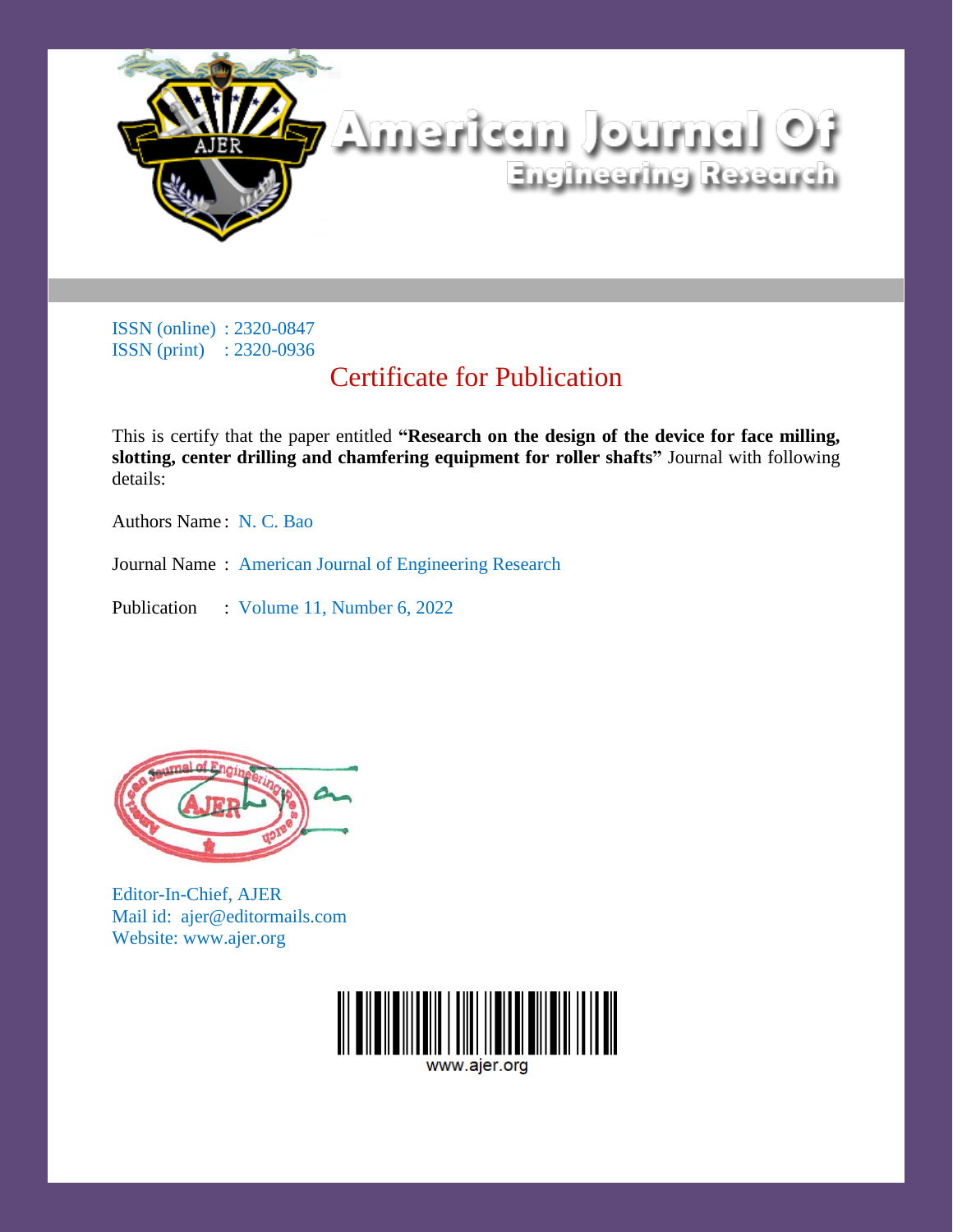

## Certificate for Publication

This is certify that the paper entitled **"Research on the design of the device for face milling, slotting, center drilling and chamfering equipment for roller shafts"** Journal with following details:

Authors Name : H. X. Thinh

Journal Name : American Journal of Engineering Research

Publication : Volume 11, Number 6, 2022



Editor-In-Chief, AJER Mail id: ajer@editormails.com Website: www.ajer.org